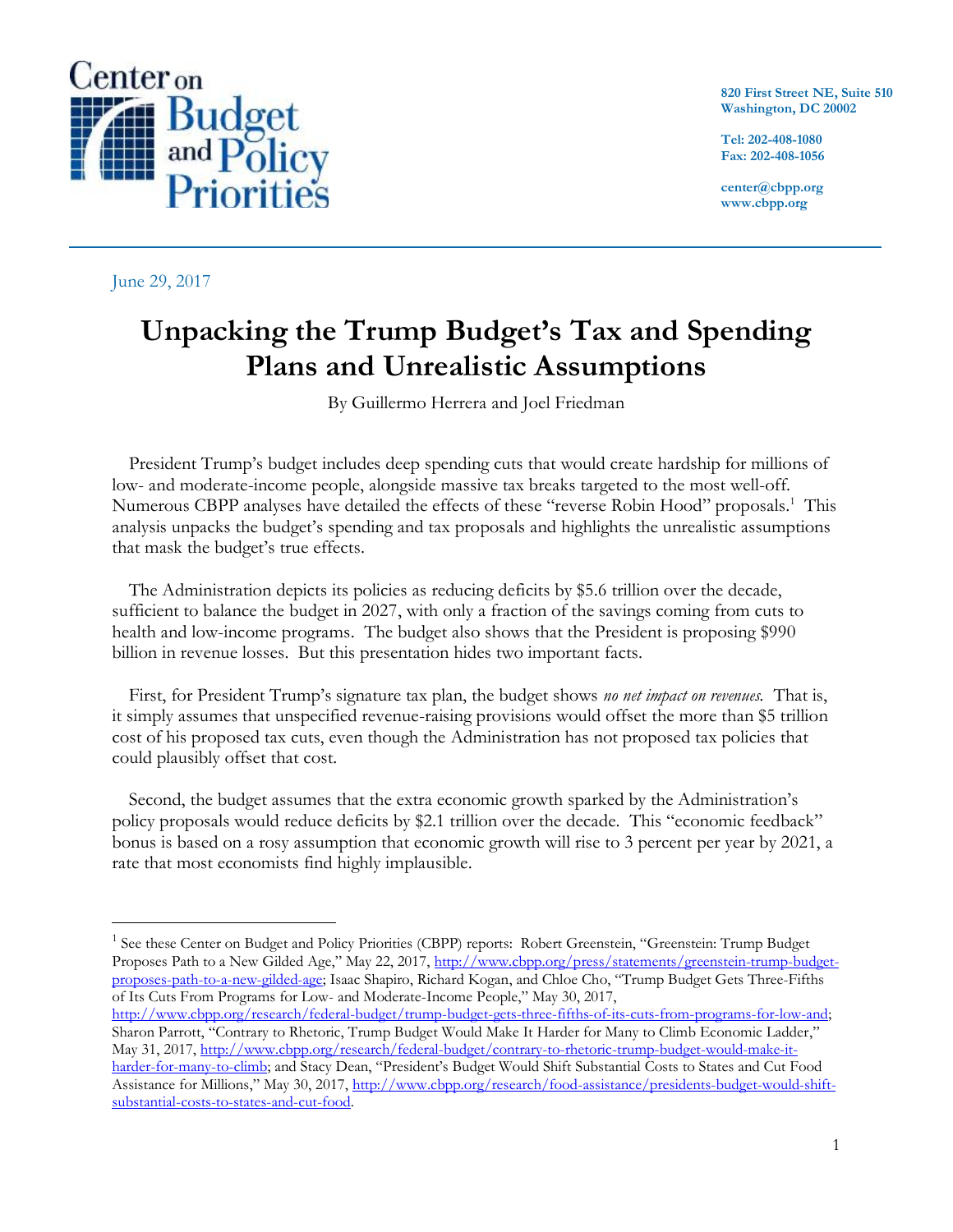Table 1 offers a more comprehensive picture of the President's budget policies, including the cost of his tax plan. It shows:

- •The budget gets about three-fifths of its spending cuts from programs assisting people with low and moderate incomes, even though these programs only account for roughly one-quarter of total federal program spending.
- •The budget's total specified spending cuts, though draconian, are nevertheless overwhelmed by the cost of the proposed tax cuts (see Figure 1).
- If one removes the budget's unrealistic assumptions regarding economic growth and offsets for its tax cuts, the budget *increases* deficits by \$2.5 trillion over the decade, rather than reducing them by \$5.6 trillion as the Administration claims.

FIGURE 1

## Deficit Impact of President Trump's 2018 Budget

Large tax cuts, deep spending cuts, and unrealistic assumptions, 2018 to 2027



Note: Figures exclude impact on interest payments. "Other programs" are all changes to defense, Overseas Contingency Operations, and non-defense programs that are not low-income programs. "Unrealistic assumptions" refer to the budget's economic growth projections as well as the unspecified revenue raising provisions used to offset the cost of proposed tax cuts. Source: CBPP calculations based on Office of Management and Budget and Tax Policy Center data

CENTER ON BUDGET AND POLICY PRIORITIES I CBPP.ORG

### Spending Changes

The Trump budget calls for a total of \$4.2 trillion in cuts to both discretionary and mandatory programs over the coming decade.<sup>2</sup> In total, non-defense programs would be reduced by \$4.3 trillion and defense programs would be increased by \$27 billion (when the reductions to Overseas Contingency Operations are taken into account, as discussed below).

<sup>&</sup>lt;sup>2</sup> Funding for discretionary programs is determined by Congress through the annual appropriations process; funding for mandatory programs is set by the underlying laws governing them.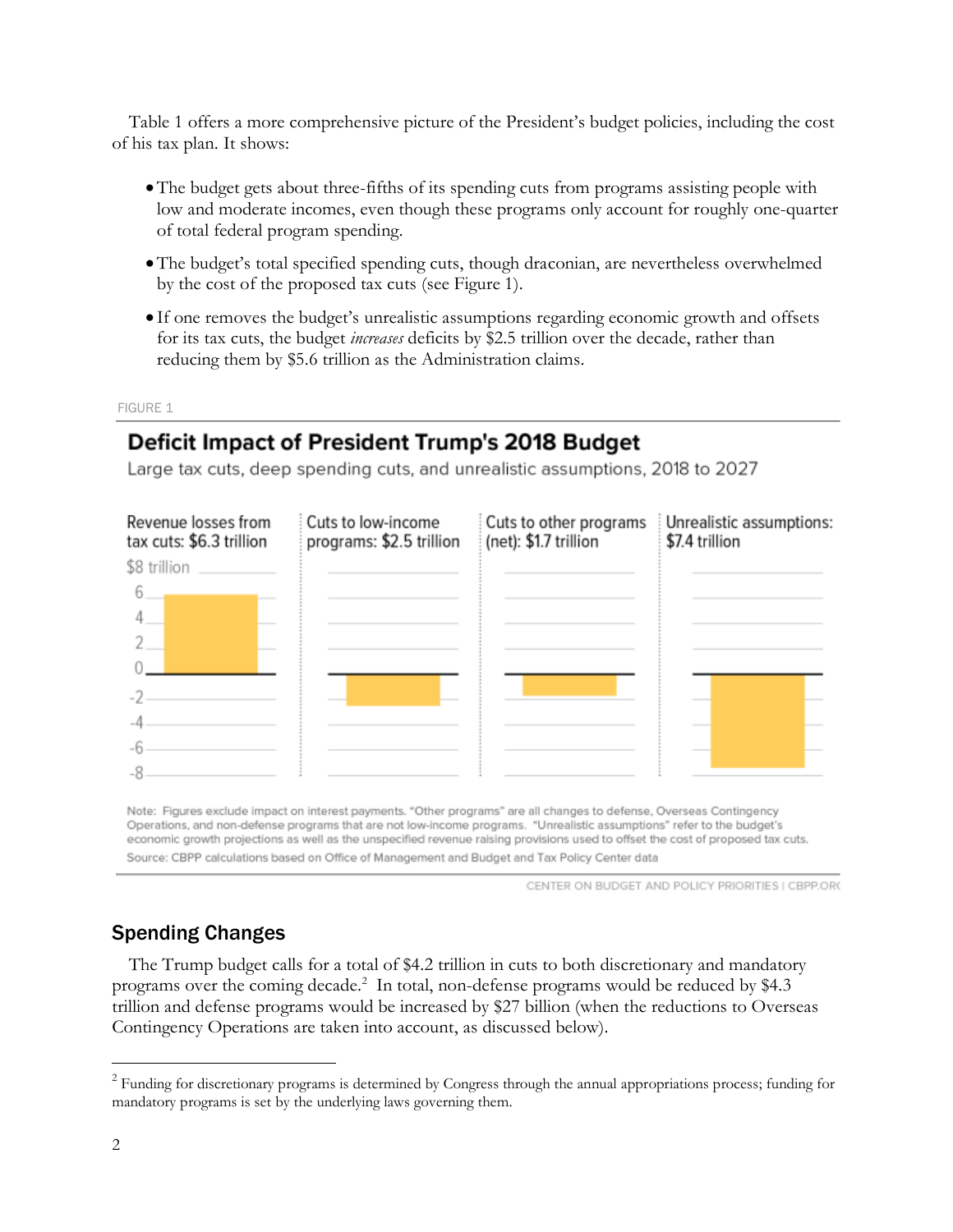These budget cuts are disproportionately focused on programs that serve struggling families. Overall, programs that assist people with low and moderate incomes would be reduced over the next ten years by \$2.5 trillion, including \$2.1 trillion in cuts to entitlement programs and \$400 billion in cuts to non-defense discretionary programs. These programs would absorb about three-fifths of the budget's total cuts, even though they account for only about one-quarter of total program spending.<sup>3</sup>

#### Discretionary Spending

The Trump budget would cut non-defense discretionary (NDD) spending by \$1.8 trillion over the decade. Virtually all of this total reflects reductions in NDD programs subject to the caps imposed by the 2011 Budget Control Act (BCA). These programs cover a wide range of government functions, including scientific research, aid for local schools, job training, housing assistance, food safety and infectious disease control, environmental protection, and international assistance. Relative to current funding levels, the budget would reduce NDD programs by 41 percent by 2027, after adjusting for inflation.<sup>4</sup> These cuts would intensify the cumulative impact of seven years of austerity under the BCA's tight annual appropriations caps and sequestration.<sup>5</sup>

Of the total NDD reduction, \$400 billion reflects cuts in programs for low- and moderate-income people. In 2018 alone, the budget would cut major job training grants to states and communities by 40 percent, eliminate housing vouchers for more than 250,000 lower-income households, and end the Low Income Home Energy Assistance Program, which helps poor households pay their heating bills.<sup>6</sup>

The NDD reduction also includes a \$95 billion cut in Highway Trust Fund (HTF) spending and a \$151 billion reduction in Overseas Contingency Operations or OCO (largely State Department programs); neither of these areas are subject to the BCA caps.

In comparison, defense spending would increase by \$27 billion over ten years. Although the budget would raise spending on defense programs subject to the BCA caps by \$469 billion, it would largely offset that increase by cutting OCO spending by \$441 billion.

<sup>&</sup>lt;sup>3</sup> Shapiro, Kogan, and Cho. The analysis focuses on cuts to non-defense programs, consistent with past CBPP analyses of congressional budgets. It finds that 59 percent of the cuts are in programs for low- and moderate-income people even though these programs account for only 29 percent of non-defense program spending. Consistent with the focus of this analysis, however, we highlight the cut in low-income programs as a percent of the cut to *total* program spending. The results are largely the same, because the cut in total spending is nearly identical to the cut in non-defense spending (given the small increase in defense spending).

<sup>&</sup>lt;sup>4</sup> Chloe Cho, "Trump Budget Continues Squeezing NDD Programs with Unmet Needs," CBPP, June 6, 2017, [http://www.cbpp.org/blog/trump-budget-continues-squeezing-ndd-programs-with-unmet-needs.](http://www.cbpp.org/blog/trump-budget-continues-squeezing-ndd-programs-with-unmet-needs)

<sup>5</sup> David Reich and Chloe Cho, "Unmet Needs and the Squeeze on Appropriations," CBPP, May 19, 2017, [http://www.cbpp.org/research/federal-budget/unmet-needs-and-the-squeeze-on-appropriations.](http://www.cbpp.org/research/federal-budget/unmet-needs-and-the-squeeze-on-appropriations)

<sup>6</sup> Shapiro, Kogan, and Cho.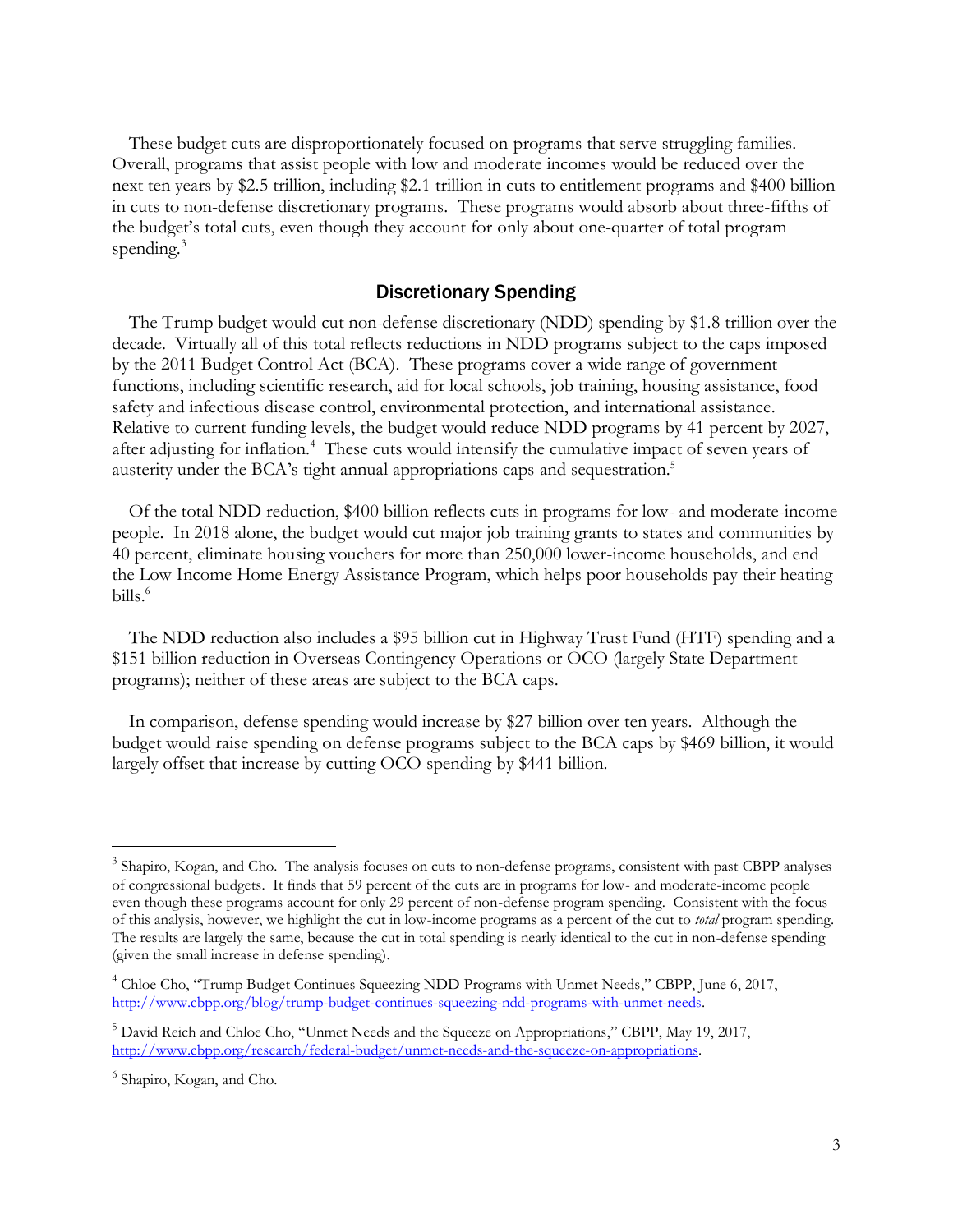#### Mandatory Spending

The budget would cut mandatory spending by \$2.5 trillion over ten years. Of this, \$1.25 trillion comes from the House-passed bill to replace the Affordable Care Act<sup>7</sup> and \$615 billion comes from *additional* cuts to Medicaid and the Children's Health Insurance Program. The House-passed bill would increase the number of people without health insurance by 23 million, raise out-of-pocket health costs for millions more, and substantially weaken key protections for people with pre-existing conditions. Like the House bill, the budget would convert Medicaid into a per capita cap or, at state option, a block grant, but then would cut it considerably more deeply than the House bill by lowering the per capita growth rate and letting states cut their programs in ways they aren't permitted to do now. Medicaid spending alone would be cut nearly in half (47 percent) by 2027.

Outside health care, the budget would cut \$270 billion from entitlement programs that serve lowincome Americans, including \$193 billion from SNAP (formerly food stamps), \$22 billion from Temporary Assistance for Needy Families, and \$9 billion from Supplemental Security Income.<sup>8</sup>

The budget's remaining changes to mandatory spending would achieve \$343 billion in net savings, including cuts to disability programs (including Social Security Disability Insurance), student loans, civil service pensions, and savings from a claimed government-wide reduction in improper payments. This part of the budget also includes \$200 billion in undefined spending for infrastructure, but the increase is temporary, while the cuts in the Highway Trust Fund (mentioned above) are permanent. After a few years, the net impact of these two proposals would be large and growing cuts in infrastructure spending.<sup>9</sup>

#### Revenue Changes

The Trump budget shows revenue losses adding \$990 billion to deficits over ten years. This largely stems from the budget's endorsement of the House bill to "repeal and replace" the ACA. The bill would repeal the ACA's tax provisions, thereby delivering billions in tax cuts to the wealthy — with households making more than \$1 million a year ultimately receiving annual tax cuts averaging more than \$50,000 apiece.<sup>10</sup>

The budget does *not* show the effects of the Trump Administration's tax plan. In April, the Administration unveiled a tax proposal that would provide costly tax cuts for the wealthy while offering vague promises to working families and few specifics on how the cost of tax cuts would be

<sup>&</sup>lt;sup>7</sup> The budget generally presents the House ACA repeal bill as reducing deficits by \$250 billion over ten years, combining the measure's revenue and spending effects. This approach can obscure the size of the bill's spending cuts (\$1.25 trillion) and tax cuts (\$1 trillion).

<sup>&</sup>lt;sup>8</sup> Shapiro, Kogan, and Cho.

<sup>&</sup>lt;sup>9</sup> See Jacob Leibenluft, "Trump's Bait and Switch on Infrastructure," CBPP, June 7, 2017, [http://www.cbpp.org/blog/trumps-bait-and-switch-on-infrastructure.](http://www.cbpp.org/blog/trumps-bait-and-switch-on-infrastructure)

<sup>&</sup>lt;sup>10</sup> Chye-Ching Huang and Brandon DeBot, "House Health Bill: Tax Cuts for Wealthy, Insurers, and Drug Companies Paid for by Low- and Middle-Income Families," Center on Budget and Policy Priorities, May 22, 2017, [http://www.cbpp.org/research/federal-tax/house-health-bill-tax-cuts-for-wealthy-insurers-and-drug-companies-paid](http://www.cbpp.org/research/federal-tax/house-health-bill-tax-cuts-for-wealthy-insurers-and-drug-companies-paid-for-by)[for-by.](http://www.cbpp.org/research/federal-tax/house-health-bill-tax-cuts-for-wealthy-insurers-and-drug-companies-paid-for-by)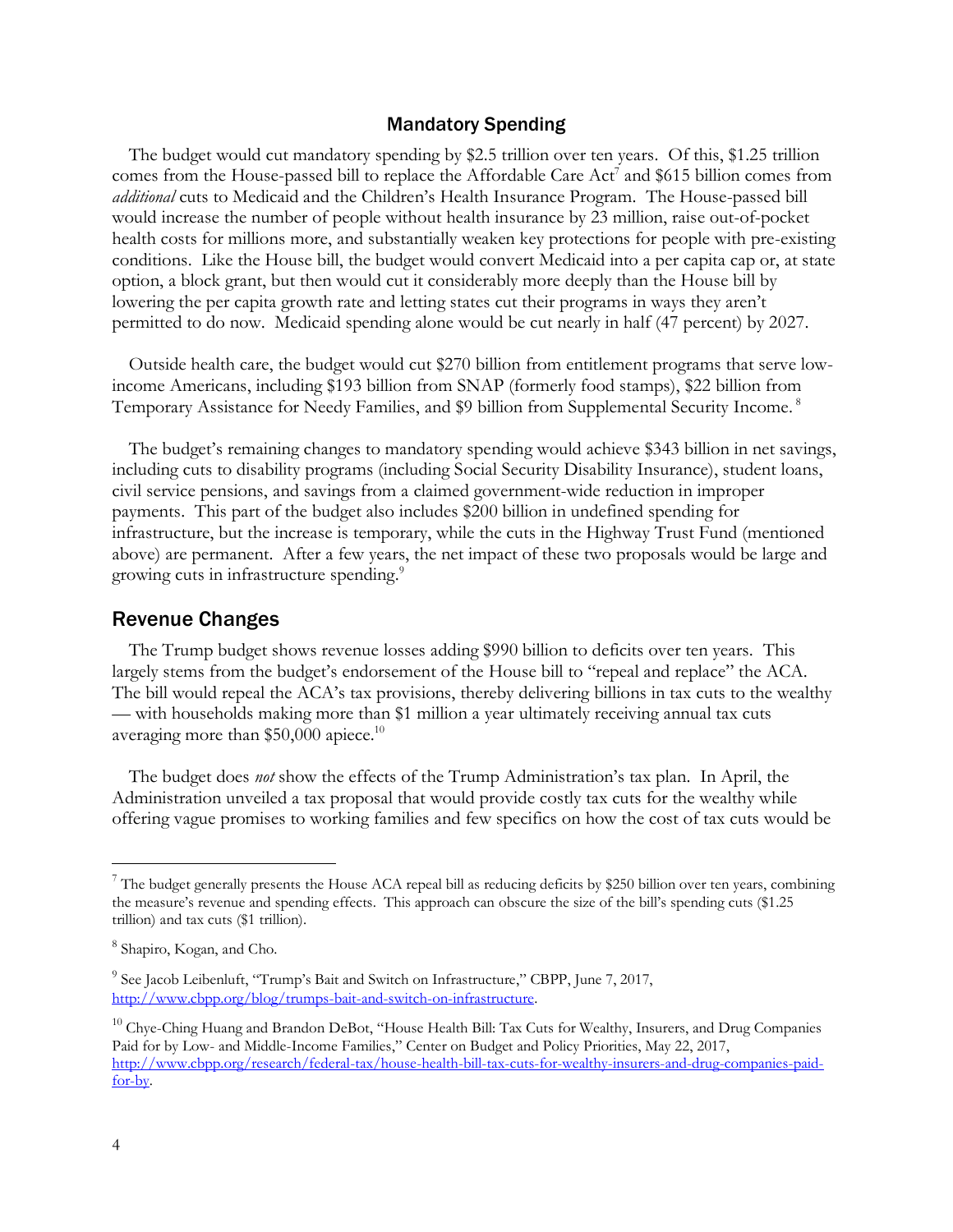offset. 11 The proposal would cost roughly \$5.3 trillion over the decade, in addition to the \$1 trillion in revenue losses from the House-passed health bill. 12 Even after taking into account the Administration's proposed restrictions on itemized deductions, the top 1 percent of households would still receive annual tax cuts of at least \$250,000 from the Trump tax plan, according to CBPP calculations based on Tax Policy Center estimates.<sup>13</sup>

Although the budget offers no new details about the tax plan and assumes it would have no net impact on revenues, it does assume that the tax plan (and other Administration policies) will boost economic growth and help reduce the deficit by \$2.1 trillion over the decade (discussed in more detail below). There has been much discussion about whether the Administration is claiming that these positive "economic feedback" effects will both reduce the deficit *and* pay for its tax plan that is, whether it is double counting these effects. Some statements suggest that the Administration is indeed double-counting the assumed economic feedback effects,<sup>14</sup> while others suggest that the Administration is assuming that the tax cuts would be offset entirely by limiting deductions and curbing tax avoidance (though it has not provided details of measures to achieve that outcome). 15 Either way, the bottom line is that the budget assumes \$5.3 trillion in additional revenue to pay for the tax cuts the President has proposed — without offering a plausible explanation of where that additional revenue would come from.

Absent these assumed offsets, the budget would show a total revenue loss of \$6.3 trillion over the decade, rather than the \$990 billion presented in its documents.

 $\overline{a}$ 

<sup>13</sup> Chye-Ching Huang, "Revised Trump Tax Plan Not Revised Enough," Center on Budget and Policy Priorities, April 27, 2017[, http://www.cbpp.org/blog/revised-trump-tax-plan-not-revised-enough.](http://www.cbpp.org/blog/revised-trump-tax-plan-not-revised-enough)

<sup>14</sup> During a press conference on the Administration's tax plan, Secretary Steve Mnuchin stated that it "will pay for itself with growth and with reduced — reduction of different deductions and closing loopholes." Office of the Press Secretary, "Briefing by Secretary of the Treasury Steven Mnuchin and Director of the National Economic Council Gary Cohn," the White House, April 26, 2017, [https://www.whitehouse.gov/the-press-office/2017/04/26/briefing](https://www.whitehouse.gov/the-press-office/2017/04/26/briefing-secretary-treasury-steven-mnuchin-and-director-national)[secretary-treasury-steven-mnuchin-and-director-national.](https://www.whitehouse.gov/the-press-office/2017/04/26/briefing-secretary-treasury-steven-mnuchin-and-director-national) 

<sup>&</sup>lt;sup>11</sup> Chuck Marr, "Commentary: New Trump Tax Plan Has Specific Costly Tax Cuts at the Top, Fuzzy Promises for Everyone Else," CBPP, April 27, 2017, [http://www.cbpp.org/federal-tax/commentary-new-trump-tax-plan-has](http://www.cbpp.org/federal-tax/commentary-new-trump-tax-plan-has-specific-costly-tax-cuts-at-the-top-fuzzy-promises-for)[specific-costly-tax-cuts-at-the-top-fuzzy-promises-for.](http://www.cbpp.org/federal-tax/commentary-new-trump-tax-plan-has-specific-costly-tax-cuts-at-the-top-fuzzy-promises-for) 

<sup>&</sup>lt;sup>12</sup> Our \$5.3 trillion estimate is based on analyses by the Tax Policy Center and Committee for a Responsible Federal Budget. It does not include the effect of repealing the net investment income tax, which is part of both the Trump tax plan and the House-passed health bill. See Jim Nunns *et al.,* "An Analysis of Donald Trump's Revised Tax Plan," Tax Policy Center, October 11, 2016[, http://www.taxpolicycenter.org/resources/updated-presidential-tax-plans](http://www.taxpolicycenter.org/resources/updated-presidential-tax-plans) and Committee for a Responsible Federal Budget, "How Much Will Trump's Tax Plan Cost?" April 26, 2017, [http://www.crfb.org/blogs/how-much-will-trumps-tax-plan-cost.](http://www.crfb.org/blogs/how-much-will-trumps-tax-plan-cost)

<sup>&</sup>lt;sup>15</sup> In testimony before the Senate Budget Committee, Office of Management and Budget Director Mick Mulvaney stated, "The assumptions we made were this: that the changes in things like the deductions and the exemptions and the loopholes would result in a tax plan that was revenue-neutral. I had to make some assumptions early on, right? There was *(sic)* only three. I assume that it increased the deficit, decreased the deficit, or kept it the same, so we assumed it was right down the middle and kept it the same." Mulvaney stated in a separate hearing that "the dynamic benefit is only counted one time and that is toward the 3 percent economic growth." C-SPAN, "White House Budget Director Mulvaney on Fiscal Year 2018 Budget," May 24, 2017, [https://www.c-span.org/video/?428712-2/white-house-budget](https://www.c-span.org/video/?428712-2/white-house-budget-director-defends-presidents-spending-priorities-capitol-hill&start=7175)[director-defends-presidents-spending-priorities-capitol-hill&start=7175,](https://www.c-span.org/video/?428712-2/white-house-budget-director-defends-presidents-spending-priorities-capitol-hill&start=7175) and C-SPAN, "President's Fiscal Year 2018 Budget," May 25, 2017, [https://www.c-span.org/video/?428774-1/senate-democrats-omb-director-clash-fy-2018](https://www.c-span.org/video/?428774-1/senate-democrats-omb-director-clash-fy-2018-budget&start=6947) [budget&start=6947.](https://www.c-span.org/video/?428774-1/senate-democrats-omb-director-clash-fy-2018-budget&start=6947)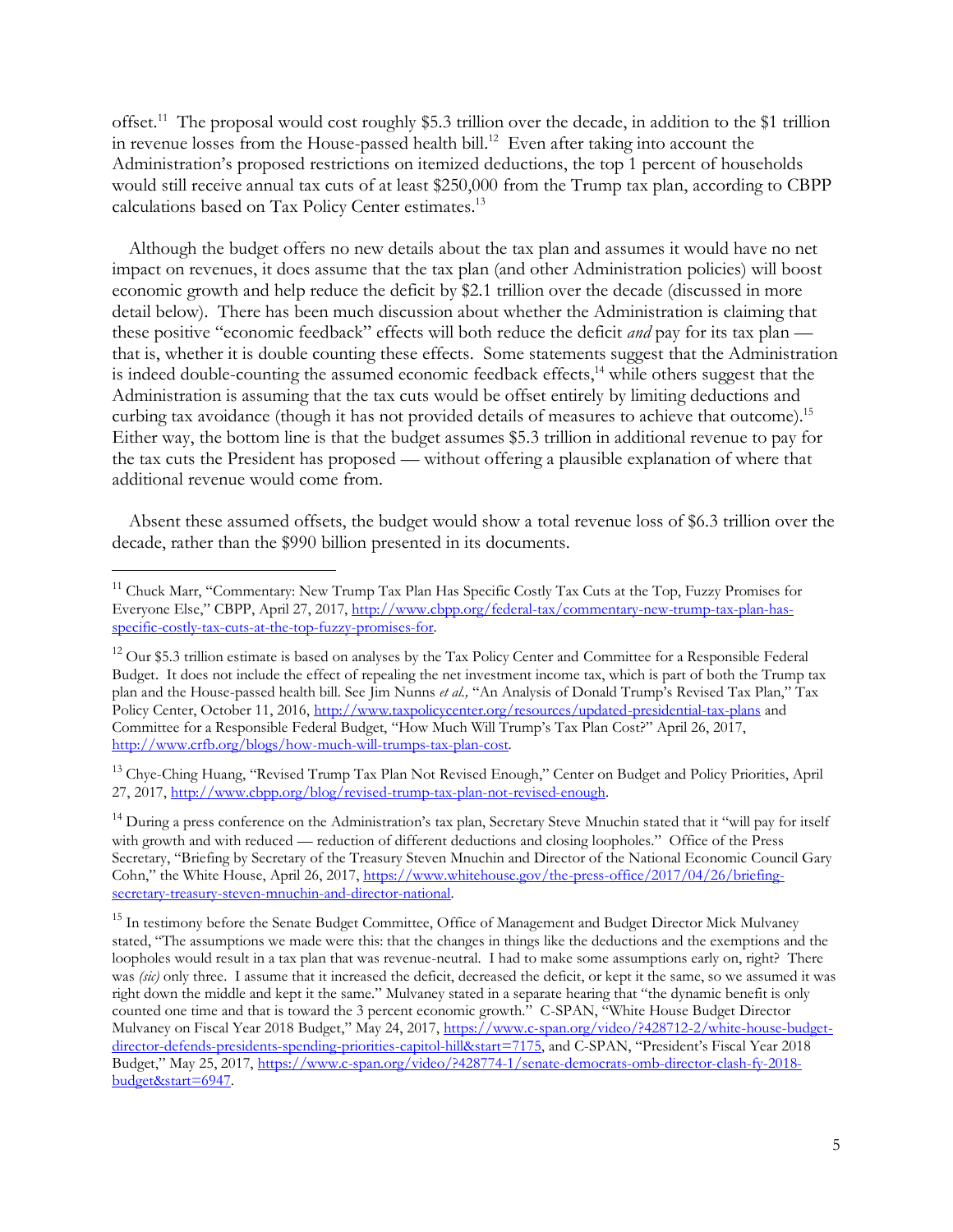#### Economic Assumptions

The budget assumes that the economy will grow by 2.9 percent per year, on average, over the decade. Because higher economic growth improves the fiscal outlook by increasing revenues and lowering spending, the budget claims "economic feedback" that lowers the deficit by \$2.1 trillion over the coming decade.

But the Administration's growth forecast is out of line with other forecasts. For instance, it is 1.1 percentage points more per year than the Congressional Budget Office (CBO) assumes. This large gap between the Administration and CBO forecasts is unprecedented, CBPP found, going back to the late 1970s. And the gap is particularly large when compared with forecasts by other recent administrations. 16

Economic projections over the decade rest on assumptions about the growth in the size of the labor force and its productivity. CBO and other analysts project that labor force growth will slow in the next decade as the baby boom generation retires, absent a substantial increase in immigration (which seems contrary to this Administration's policies). Achieving the economic growth the Administration claims without a significantly larger contribution from labor force growth would require productivity to grow more than twice as fast as CBO projects over the next decade — and faster than in any sustained period since World War II.<sup>17</sup>

#### Unrealistic Assumptions Hide Impact of Trump Budget Policies

As Table 1 shows, the Office of Management and Budget (OMB) projects deficits will total \$8.8 trillion between 2018 and 2027, assuming current spending and revenue laws and no policy changes. Under these current-law assumptions, debt held by the public would rise from 77 percent of the economy this year to 85 percent in 2027.<sup>18</sup> The budget then asserts that the Administration's proposals would reduce the projected deficit by \$5.6 trillion over the next decade, produce a balanced budget in 2027, and significantly scale back the debt ratio by the end of the decade.

However, these claims rest on two large, highly unrealistic assumptions, as discussed above. First, the budget includes rosy economic growth projections, which lower its ten-year deficits by \$2.1 trillion. Second, the budget simply assumes that its tax cuts of \$5.3 trillion will be offset by other,

<sup>&</sup>lt;sup>16</sup> Chad Stone, "Gap Between Trump, CBO Predictions on Economic Growth the Largest on Record," CBPP, May 22, 2017[, http://www.cbpp.org/research/federal-budget/gap-between-trump-cbo-predictions-on-economic-growth-the](http://www.cbpp.org/research/federal-budget/gap-between-trump-cbo-predictions-on-economic-growth-the-largest-on-record)[largest-on-record.](http://www.cbpp.org/research/federal-budget/gap-between-trump-cbo-predictions-on-economic-growth-the-largest-on-record)

<sup>&</sup>lt;sup>17</sup> Chad Stone, "In Forthcoming Trump Budget, Rosy Forecasts of Economic Growth Likely to Produce Highly Unrealistic Budget Estimates," CBPP, May 3, 2017, [http://www.cbpp.org/research/federal-budget/in-forthcoming](http://www.cbpp.org/research/federal-budget/in-forthcoming-trump-budget-rosy-forecasts-of-economic-growth-likely-to)[trump-budget-rosy-forecasts-of-economic-growth-likely-to.](http://www.cbpp.org/research/federal-budget/in-forthcoming-trump-budget-rosy-forecasts-of-economic-growth-likely-to)

<sup>&</sup>lt;sup>18</sup> Office of Management and Budget, "A New Foundation for American Greatness — President's Budget FY 2018," May 2017[, https://www.whitehouse.gov/sites/whitehouse.gov/files/omb/budget/fy2018/budget.pdf.](https://www.whitehouse.gov/sites/whitehouse.gov/files/omb/budget/fy2018/budget.pdf) By comparison, the Congressional Budget Office assumes that continuation of current policies would add \$9.4 trillion to debt held by the public over the coming decade, with the debt ratio rising to 89 percent of GDP by 2027. See Congressional Budget Office, "The Budget and Economic Outlook: 2017 to 2027," January 24, 2017, [https://www.cbo.gov/publication/52370.](https://www.cbo.gov/publication/52370)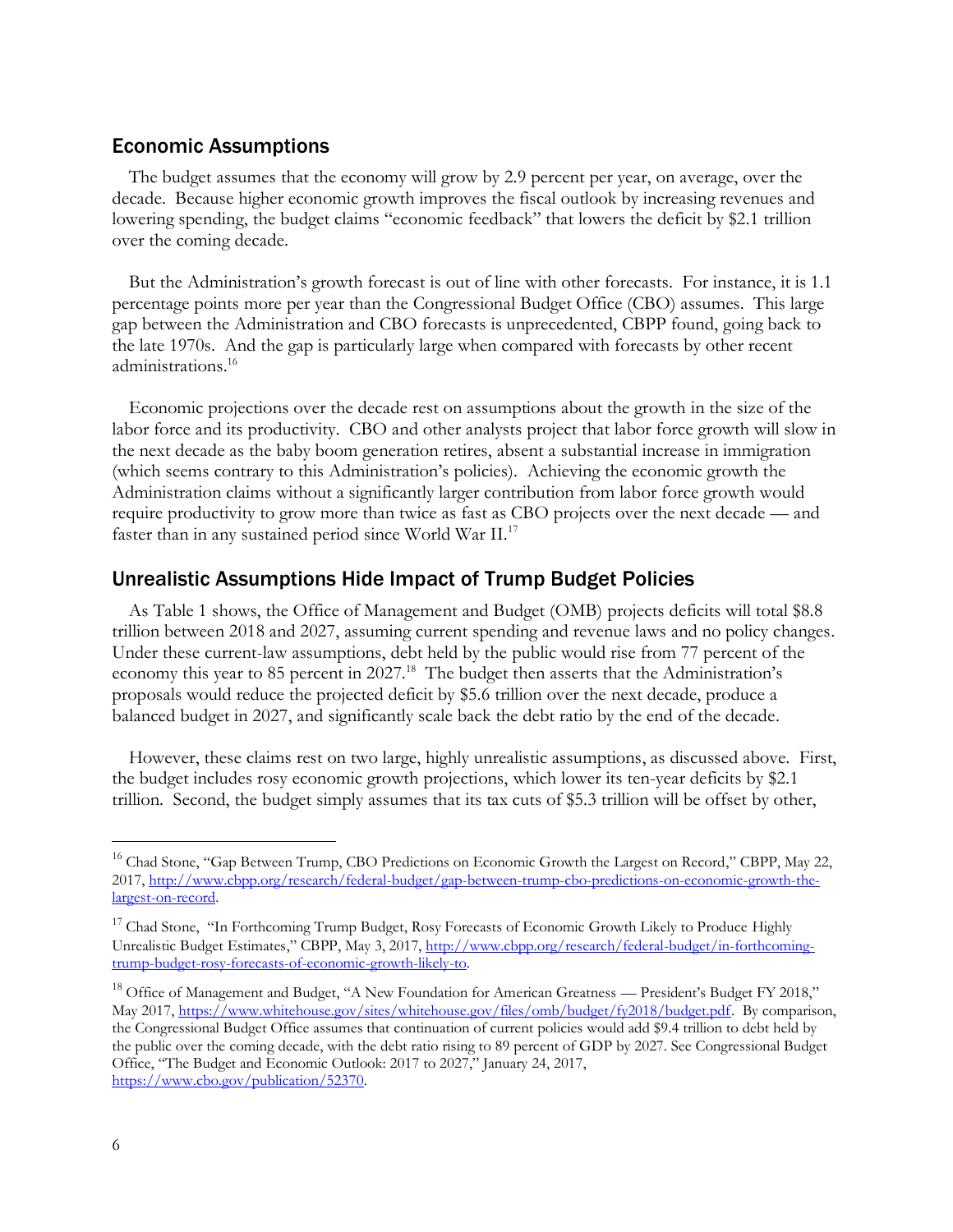unspecified, revenue-raising provisions. These unrealistic assumptions total \$7.4 trillion and, when the associated interest costs are included, \$8.1 trillion. With these unrealistic assumptions removed, deficits would in fact *increase* by \$2.5 trillion over the decade relative to current law. As a result, the debt-to-GDP ratio would climb to 94 percent in 2027. <sup>19</sup> (See Figure 2.) In other words, rather than produce trillions in savings, the budget would actually hurt the nation's financial position.

#### FIGURE 2

 $\overline{a}$ 

### **Trump Budget Depends on Unrealistic Assumptions to Claim Improved Debt Outlook**

Projected debt held by the public, as a percent of gross domestic product



Note: "Unrealistic assumptions" refer to the budget's economic growth projections as well as the unspecified revenue raising provisions used to offset the cost of proposed tax cuts. Source: Current law reflects Office of Management and Budget (OMB) baseline before

accounting for the President's proposals. CBPP calculations based on OMB data

CENTER ON BUDGET AND POLICY PRIORITIES I CBPP.ORG

<sup>&</sup>lt;sup>19</sup> The Committee for a Responsible Federal Budget also found that the Trump budget would yield a higher debt ratio by the end of the decade using more realistic assumptions. After accounting for an even wider range of unrealistic assumptions and gimmicks than discussed in this analysis, CRFB found that the Trump budget could increase the debt ratio in 2027 to as much as 104 percent of GDP. See CRFB, "All of the President's Budget Gimmicks," June 7, 2017, [http://www.crfb.org/papers/all-presidents-budget-gimmicks.](http://www.crfb.org/papers/all-presidents-budget-gimmicks)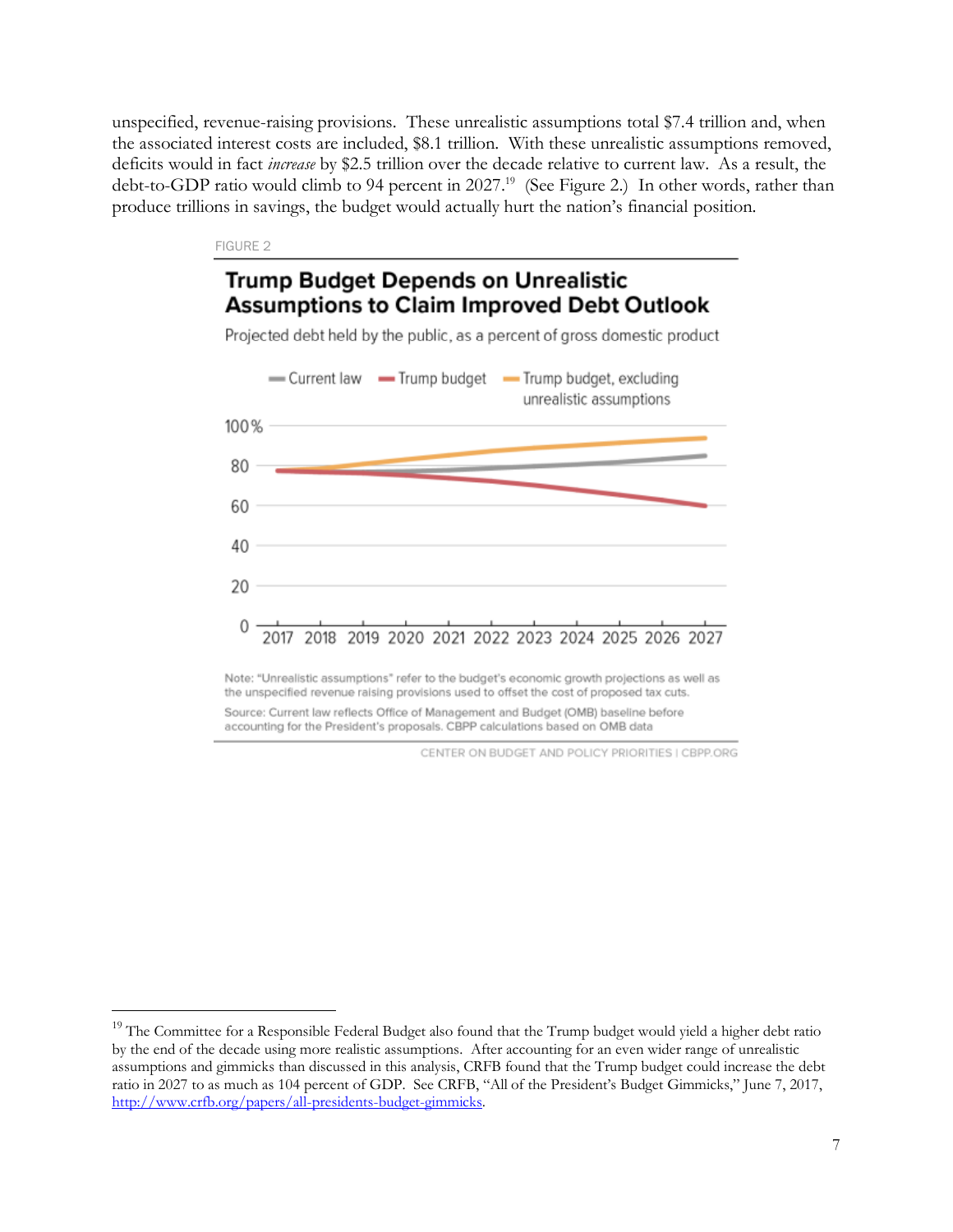#### Upcoming CBO Estimate of Trump Budget May Lack Estimate of Tax Plan's Cost

This analysis raises issues with some of the assumptions and presentations in the Trump Administration's fiscal year 2018 budget. We rely almost entirely on the Office of Management and Budget (OMB) estimates used in that budget, largely because a Congressional Budget Office (CBO) analysis of the budget is not yet available. Only in selected instances, such as for the cost of the Trump tax plan, do we use estimates other than those prepared by OMB.

CBO is expected to release its analysis of the Trump Administration budget in mid-July. As part of that analysis, CBO will assess the Administration's economic forecast and the effects of its individual policy proposals on spending, revenue, deficits, and debt, and will produce its own estimate of the President's budget policies.

When CBO looks at the Administration's economic assumptions, for instance, it will examine more than just how fast the economy is expected to grow (which has been the focus of this analysis). It will also assess other economic variables, such as inflation and interest rates, that also influence budget estimates.

When estimating the effects of a policy proposal, CBO relies on details of the proposal provided in the budget. If the budget lacks sufficient details about a policy, then CBO typically does not provide an estimate. This will likely be the case for the Administration's tax reform proposals, where the budget provides few details. If CBO does not estimate the Trump tax plan, its analysis will effectively show that the plan has no impact on revenues — just as the Trump budget claims. But this does *not* mean that CBO agrees with the Administration's claim, only that CBO lacks sufficient details to estimate the effects of tax policy.

For this analysis, we provide estimates of the tax proposals that the Administration has emphasized (and which President Trump detailed during the campaign) but not the proposals — largely revenue-raising provisions — that the Administration merely assumes and has provided scarce details on.